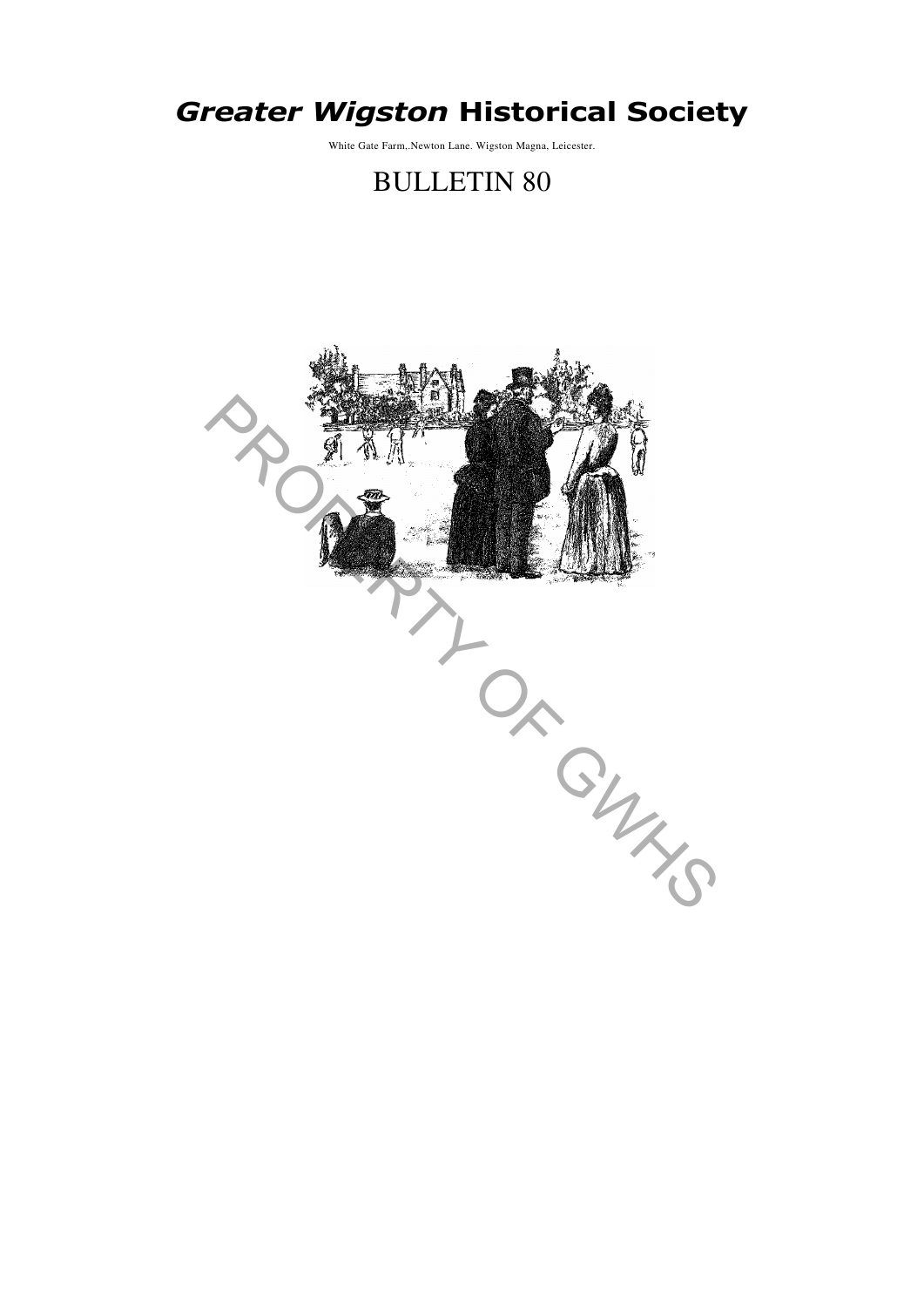#### **PROGRAMME OF MEETINGS - FEBRUARY TO SEPTEMBER 2008**

## **Wednesday 20th February 2008**

A.G.M. followed by a Bring & Tell 7.30p.m. U.R. Church Boys' Brigade Rooms.

# **Wednesday 19th March 2008**

Leicestershire Stained Glass - Paul Sharpling 7.30p.m. U.R. Church Boys' Brigade Rooms.

# **Wednesday 16th April 2008**

A Look at Langham Village in Rutland - Mike Frisby 7.30p.m. U.R. Church Boys' Brigade Rooms.

## **\*Wednesday 21st May 2008**

Visit to Beeby church, & Manor House (where in 1875 Thomas Nuttall founded the first Stilton Cheese making factory) - Arthur Howell Followed by supper in a local pub Meet 7.00p.m. Paddock Street Car Park to share transport.

# **\*Wednesday 18th June 2008**

Visit to Launde Abbey, tour followed by tea/coffee & biscuits - Rev. T. J. Blewett Meet 6.45p.m. Paddock Street Car Park to share transport.

## **Wednesday 20th August 2008**

Memories of Wigston during WWII - Colin Hames & Marion Daetwyler 7.30p.m. U.R. Church Boys' Brigade Rooms.

#### Wednesday  $17<sup>th</sup>$  **September 2008**

Mock Trial - the law in action led by Ivor Sutton J.P. 7.30p.m. U.R. Church Boys' Brigade Rooms.

**\* Please note** - members need to book and pay for the May and June visits. A list will be started and money taken at the March & April meetings. Slips with suggested route and parking, and meeting points, will be available at Paddock Street on each evening. If drivers have already arranged their passengers and are planning to travel direct, please telephone Tricia (2880156) the week before for these directions. **Wednesday 19<sup>th</sup> March 2008**<br>
Leicestershine Stained Glass - Paul Sharpling<br>
7,60p.m. U.R. Church Boys' Brigade Rooms.<br> **Wednesday 10<sup>t</sup>** April 2008<br>
A Look at Langham Villuge in Rudand - Mike Frisby<br>
7.30p.m. U.R. Churc

\* \* \* \* \* \* \* \* \* \* \* \* \* \* \* \* \* \* \* \* \* \* \* \* \* \* \* \* \* \* \* \* \* \* \* \* \* \* \* \* \* \* \* \* \*

The Bulletin is published three times a year on 1st February, June and October. Articles etc. (which are always welcome) should be submitted to the editor three clear weeks before the publication date please.

Editor: Tricia Berry, 7 Wensleydale Road, Wigston. Leics. LEI 8 3RX.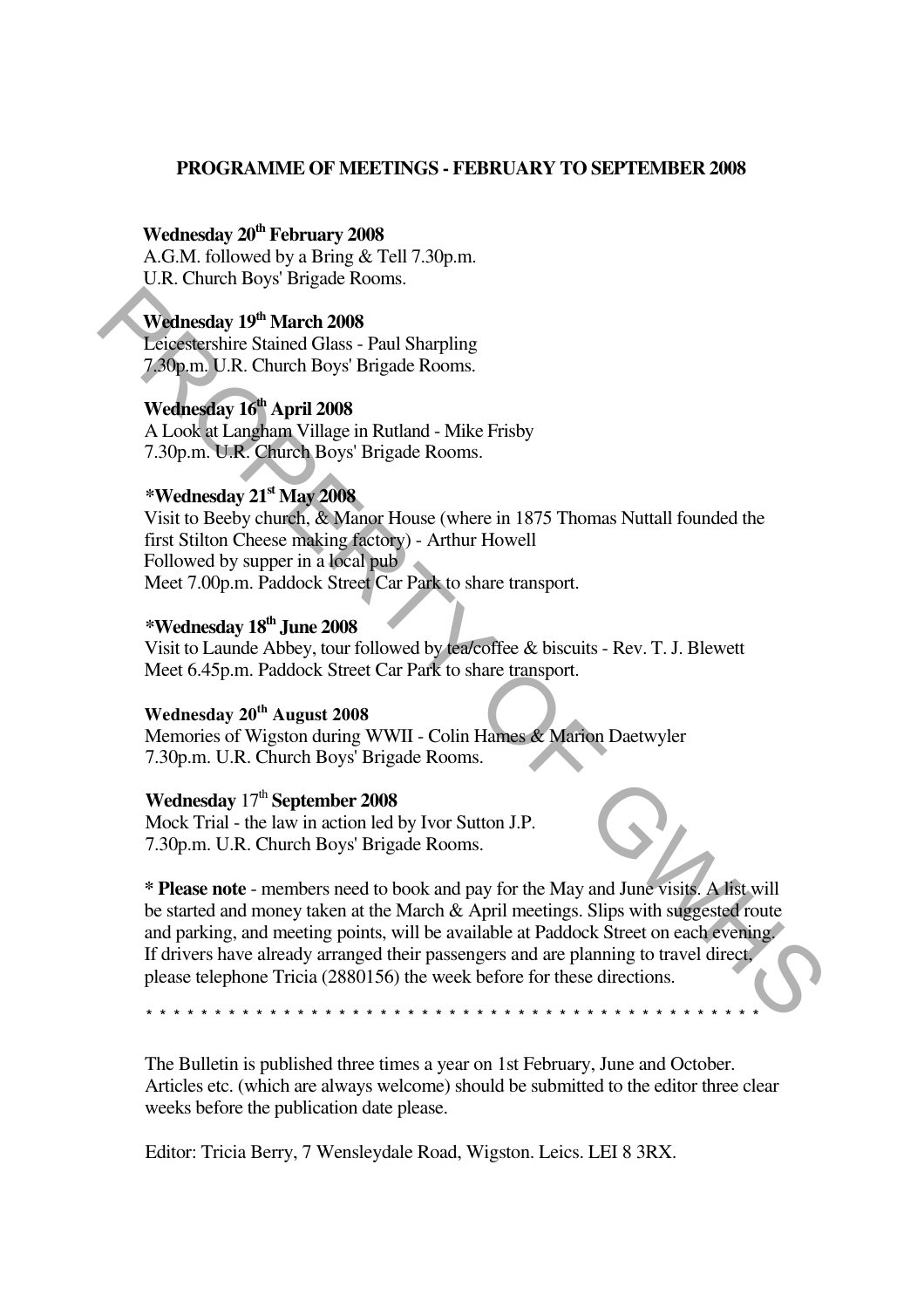#### **FRONT COVER**

Jim Colver's drawing this time shows a cricket match in progress at Rugby School in 1890. The school is of course better known for inventing the game of Rugby, when in 1823 a local lad William Webb Ellis, first picked up and ran with the ball. But in summer cricket was the sport.

Rugby School was founded hi 1567 by Lawrence Sheriff, a purveyor of spices to Queen Elizabeth I, as a free grammar school for the boys of Rugby and Brownsover. In 1777 the school moved from the middle of the town to occupy a manor house on the present site of school house. The most famous head was Dr. Arnold (1828-1842) who rid the school of its 'fiashmans' and treated his senior boys as gentlemen, increasing their power and duties so that they shared the responsibility for moral tone as well as technical discipline. He is buried beneath the chancel steps of the chapel. In 1975 girls were first admitted into the  $6<sup>th</sup>$  Form, and by 1995 Rugby had its first female head of school. There are at present approx. 800 pupils. In 19<sup>th</sup> century Thomas Hughes wrote Tom Brown's School days which recently received the latest of many screen adaptations. In this, Stephen Fry plays Dr. Arnold and 200 of the boys act as extras. Queen Elizabeth I. as a free grammar school for the boys of Rugby and Brownsover.<br>In 777 the school move from the middle of the town to occupy a manor house on<br>the present site of school house. The most famous head was Dr

**In the last Bulletin (No: 79), the Front Cover piece was on the subject of gas masks** - a query has been raised as to whether officials really did wait outside schools and factories and throw tear gas bombs to catch out people who had not got their masks with them. It does indeed seem rather harsh. Has anyone else heard or even experienced this?

The story came from an archive on the web of WWII memories written by the public and gathered by the BBC. This particular memory was contributed by a lady called Patricia who was aged 12 in 1939. Some of the content was her own experience, and some what her mother had told her. The location was Carlisle. The site URL is: www.bbc.co.uk/ww2peopleswar/stories/03/a2369603.shtml.

**\* \* \* \* \* \* \* \* \* \* \* \* \* \* \* \* \* \* \* \* \* \* \* \* \* \* \* \* \* \* \* \* \* \* \* \* \* \* \* \* \* \* \* \* \* \*** 

## **OCTOBER MEETING**

Our speaker, Dr. Michael Thompson, opened his talk with a brief outline of Countesthorpe in the  $19<sup>th</sup>$  Century. The railway came in 1840 and a gas supply from Narborough Gas Company was available from 1876. There were 5/6 landowning farmer/graziers and 1,000 inhabitants living within 300 yards of each other.

A Disorderly Community? Was the intriguing title of his talk. The episodes recounted were the more serious incidents as reported in local newspapers. They invariably started in a similar way with a group of likely lads having too much to drink at the pub and then setting off bent on mischief. Some were general acts of anti-social behaviour such as damage, fighting, shouting and knocking pan lids together to annoy neighbours. One lad who was generally disliked was stoned out of the village.

More serious episodes resulted in loss of life, such as in 1836 when a group went into Mr. Humphrey's field to watch a bare knuckle fight for a wager of one guinea. After 12/14 rounds they heard the police were coming and stopped, moving to Foston which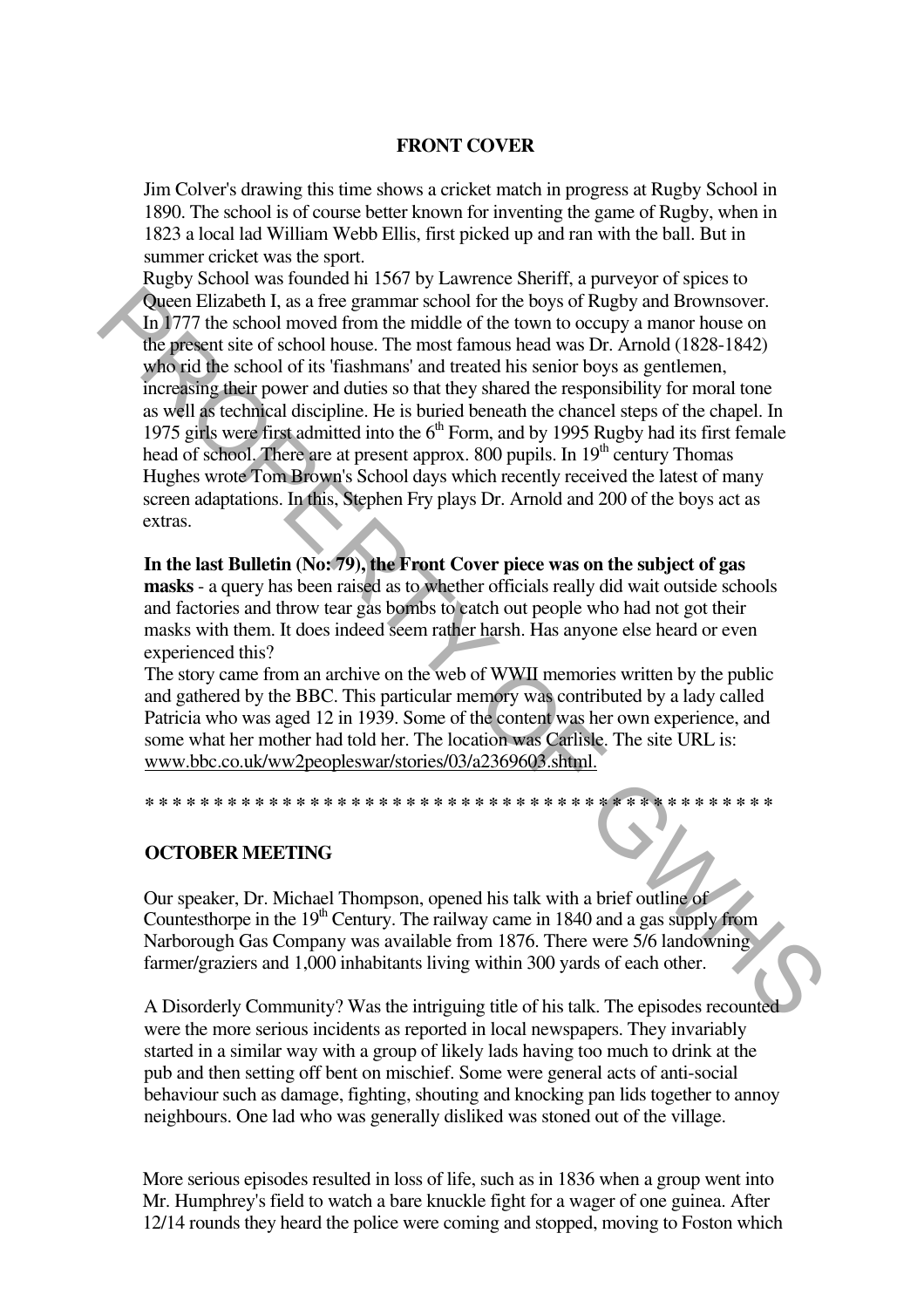was in another police district. When one of the contestants was seriously injured he was carried home and a surgeon sent for. He late died of a brain haemorrhage. His opponent was charged with manslaughter but later found not guilty.

Another bad incident happened in 1868 when seven men, again after a night drinking, decided to walk to Wigston and poach fish at Crow Mills. The miller, George Keene, who had been troubled by trespassers before, was alerted by his dog and went out with his shot gun. Hearing noises he was alleged to have shouted a warning to keep still or he would shoot, but one of the group, Thomas Gilham, ignored this and stepped forward. He was shot and later died. The prosecution claimed the shooting was deliberate, the defence that it was accidental. The deceased was a married man with nine children. He had been caught poaching in the district before, and been imprisoned for sheep stealing, but had never assaulted anyone, except his wife! The miller was charged with murder but found not guilty, though cautioned against taking out firearms. Sull or he would shoot, but one of the group. Thomas Gillam is ignored this and<br>respect forward. He was shot and later died. The prosecution claimed the shooting<br>was deliberate, the defence that it was accidental. The dec

After some questions and discussion our speaker was thanked very much by Vice Chairman, Mike Forryan.

(Bob Wignall, who has transcribed many items of news relating to Wigston from local newspapers, has added to this story the fact that the miller spent so much money on his defence that he was later declared bankrupt. By 1869 the mill premises were empty and a new tenant was being sought.)

#### **NOVEMBER MEETING**

For November the Society welcomed Dr. Margaret Bonney of Leicestershire Record Office who gave a very thought provoking talk based on the recent exhibition, *The Long Road to Freedom.* This was put on by the Office to commemorate the 200<sup>th</sup> Anniversary of the Act of Parliament which abolished the slave trade, though sadly slavery itself was not made illegal, and was continued well after 1807. The Act covered all British Territories with other countries following later.

The slaves were mostly natives of Africa who were shipped in dreadful conditions to work on the sugar plantations in America, the Carribean and North Coast of South America. Leicestershire & Rutland had a surprisingly large number of links and estate records from the Halford family of Wistow, (who acquired plantations by marriage), the Palmers of Wanlip and the Shirleys of Staunton Harrold were used for illustration. Items included plans, maps, business accounts and actual inventories of slaves giving their names, ages, duties etc.

Some ownrs brought slaves back home with them and it became fashionable to have a coloured servant. One such lad, 19 year old Rasselas Morjan, originally from Abyssinia (Ethiopia), died in 1839 and is buried in Wanlip churchyard. His gravestone erected by the Palmer family show the regard they had for him. Another slave Edward Juba of Kirby Muxloe became a Freeman of Leicester in 1768. His descendants still live in this area and have visited the exhibition.

Leicestershire also featured prominently in the abolishionist activities which preceeded the passing of the Act. Thomas Babington and A. Macauley were close friends of William Wilberforce MP and the three spent much time at Babington's home, Rothley Court, putting together evidence to make the case for abolition which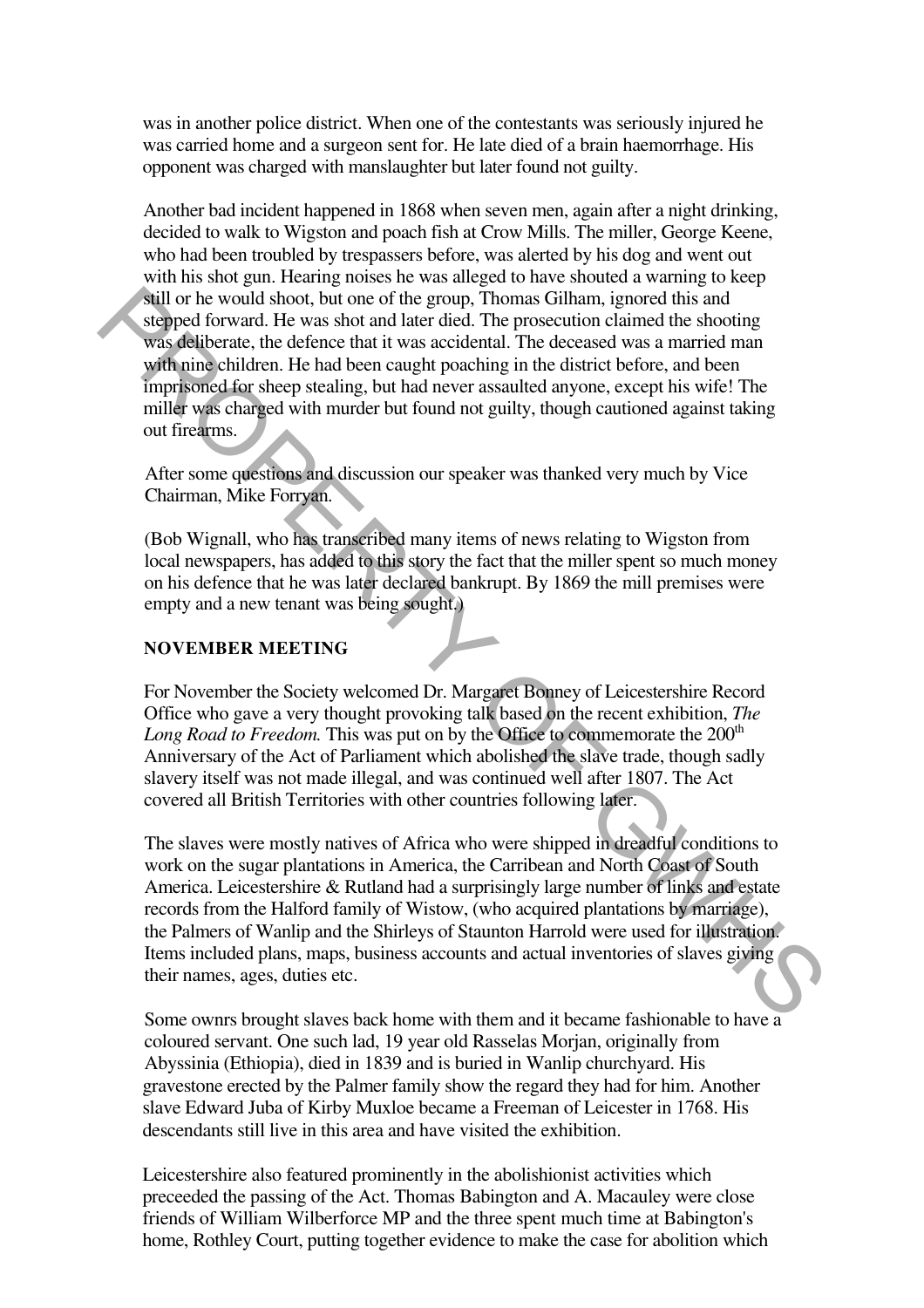Wilberforce then presented to Parliament. In Leicester the activists Susannah Watts and Elizabeth Heyrick, with friends, worked tirelessly to raise awareness and ran a campaign to persuade people to boycott sugar. Pamphlets were produced which circulated in America as well as Britain.

After some questions and discussion Margaret, and her husband who ably assisted her, were thanked very much by Colin Towell.

# **DECEMBER MEETING**

This month's Christmas social started with one of Edna Taylor's popular picture quizzes. We were then entertained by Tony and Di Lawrance who recited a fictional conversation between Lord Nelson and a politically correct Hardy, as they discussed tactics for the impending battle of Trafalgar. This was very amusing but at the same time rather disconcerting and brought home how attitudes have changed over time.

We then worked in groups to try and solve a very interesting general knowledge quiz set by Tony and Di. After a delicious buffet meal from Annie's Patisserie the evening was rounded off with a raffle before we departed about 10.00p.m.

## **JANUARY MEETING**

The January meeting covered more recent history with Tony Lawrance and Mike Forryan showing old newsreel from 1942. The war of course dominated what proved to be a pretty eventful year. The broadcasts were very revealing, not only for the momentous events covered, but the style and content of commentary.

America and Japan had now entered the war and events were truly global. The Russians drove the Germans from their country at the Battle of Stalingrad; the Japanese were being driven from their recently captured strongholds in the South Pacific in the Battles of the Coral Sea and the Solomons and others. Then there was the 8<sup>th</sup> Army's great victory in North Africa at the Battle of El Alamein under General Montgomery. After this last the Axis forces were in full retreat, Rommel on the run, and 9,000 prisoners taken on the first day. Referring to this Churchill's speech was to include the memorable words...."now this is not the end. It is not even the beginning of the end. But it is, perhaps, the end of the beginning". Churchill had previously made a highly secret visit to North Africa and while inspecting a line of Australian soldiers, one made the never to be forgotten exclamation "Gripes! Its old Winnie". It was also the year of the mass murder of Jews at Auschwitz. Churchill's visit to America where he addressed the Senate and House of Representatives, referring to his half American heritage. A highly secret visit to Britain by Molotov who signed a 20 year Mutual Assistance Treaty with Britain. He then travelled to America to make it a triple alliance. Mrs. Roosevelt visited London as guest of the King and Queen and toured around the capital taking back goodwill and information for the president. Sir Stafford Cripps visited New Delhi, there was an allied raid on Dieppe and the RAF civilian bombing campaign so angered Hitler that he ordered all the British cities in the Baedeker Guide to be destroyed. **IDENTIFY THE SET TAKE THE SET TANG**<br> **This month's Christmas social started with one of Edan Taylor's popular pieture<br>
quizes, We were then entertained by Tony and Di Lawrance who recited a fictional<br>
conversation between** 

At home the King and Queen made many visits to bombed areas and Princess Elizabeth celebrated her  $16<sup>th</sup>$  Birthday. This day was designed as a coming out occasion, where she took the salute from a march past of troops and was officially photographed with them. After three years of defensive action the Allies' war had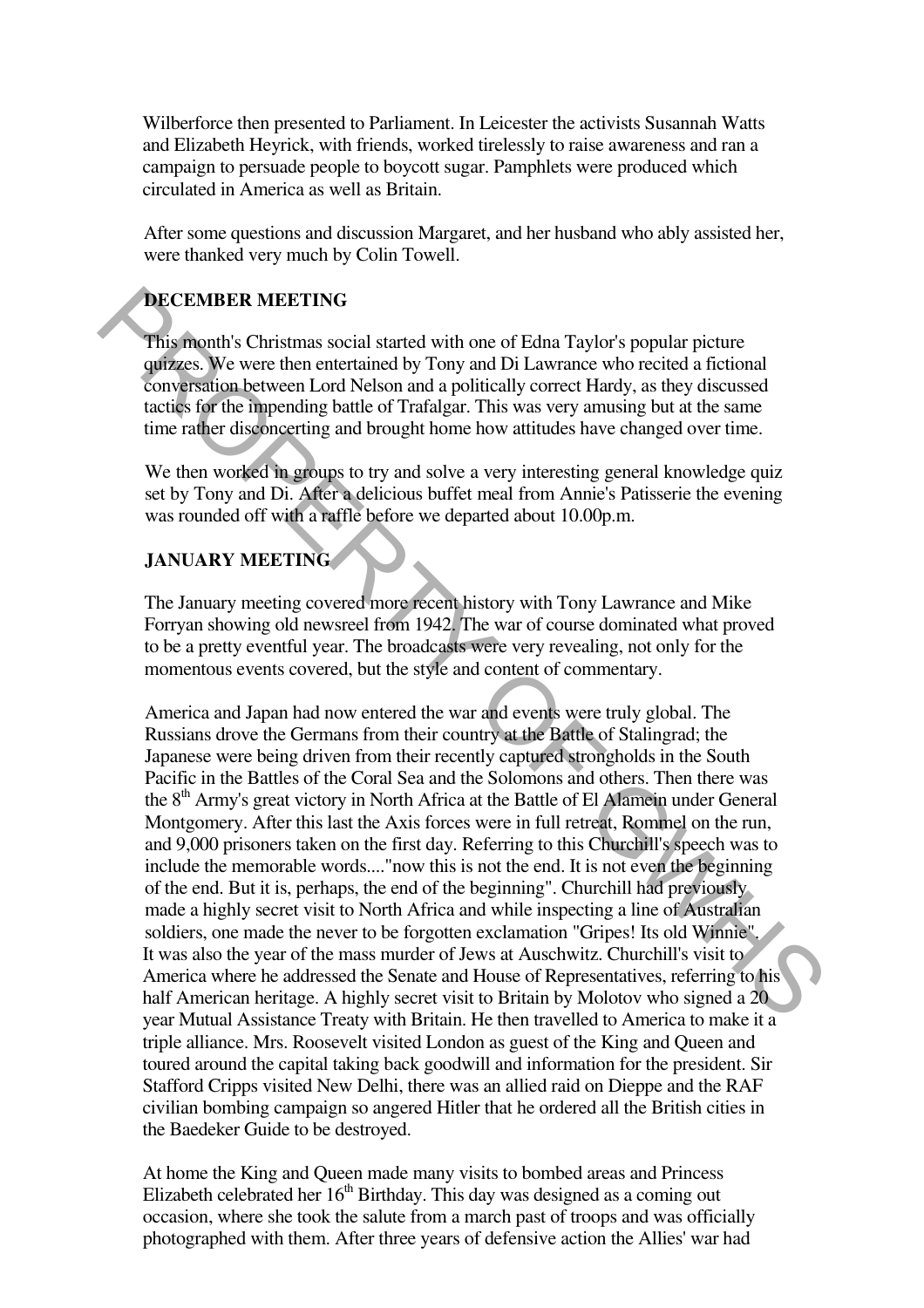now turned on the offensive and married women as well as single were encouraged to join the forces, training for jobs such as flight mechanics in the WAAF. Everyone was encouraged to holiday at home to reserve transport for official use.

After some discussion Colin Towell thanked Tony and Mike for a very interesting evening.

\* \* \* \* \* \* \* \* \* \* \* \* \* \* \* \* \* \* \* \* \* \* \* \* \* \* \* \* \* \* \* \* \* \* \* \* \* \* \* \* \* \* \* \* \* \*

#### **OBITUARY**

We have recently learned that Mrs Elizabeth Gordon passed away on 15/7/2005. Elizabeth who lived in Scotland was a grand-daughter of H.A. Owston, solicitor, of Bushloe House. She had very fond memories of the house where she often went to stay during her childhood. She retained a great interest in the house and her family history and used to visit Wigston on occasions. After receiving a bulletin which featured them she decided to join the Society. She let us have copies of the diaries kept by her mother and aunt in the 1890s. These are a wonderful illustration of the social history of the time, and excerpts have also featured in past bulletins. Our belated condolences to her family. **CHEAPET CONTINUARY**<br> **CHEAPET CONTINUARY**<br> **CHEAPET WE TO SET THE SURFAURE CONTINUARY**<br> **CHEAPET WE DESTRAINED** CONTINUAL WAS a grand-daughter of H.A. Owston, solicitor, of<br>
Buside House She had very from memories of the

# **BLUE PLAQUE BOOKLETS**

At the November meeting 10 booklets were put out for sale with a ticket showing the price of £3 00 and a small pot for the money. When it was collected up afterwards there were 4 booklets left and £15 00 in the pot. So can members please cast their minds back and if you did forget to pay, let me have the missing £3 00 as this is owed to the Civic Society. Thanks - Tricia Berry.

#### **CHRISTMAS SOCIAL**

This year's Christmas Social was as always an enjoyable and friendly occasion, but it has to be faced that the attendance has reduced considerably of late. For instance in 2004 there were 42 present, in 2005 there were 39, in 2006 there were 27 and this year 24. If it declines any more it will have an affect on the atmosphere. There are a number of options for Christmas 2008:

- We could plan the same event as usual hoping to attract at least the same number as in 2007.
- We could have a 'normal' meeting in December, but with a Christmas theme, and serve say mincepies and a drink afterwards.
- We could have a 'normal' meeting in December and those who wanted could go out to a restaurant as well.
- Or we could have no meeting in December, but those who wanted could still go out to a restaurant.
- Some people were also disappointed we did not follow up the fish and chip idea. Would it be nice to have a social evening with fish and chips brought in say in October instead of a speaker?

These ideas will be discussed at the next committee meeting (usually held in April). We would like to hear which of these options, or any other suggestions, members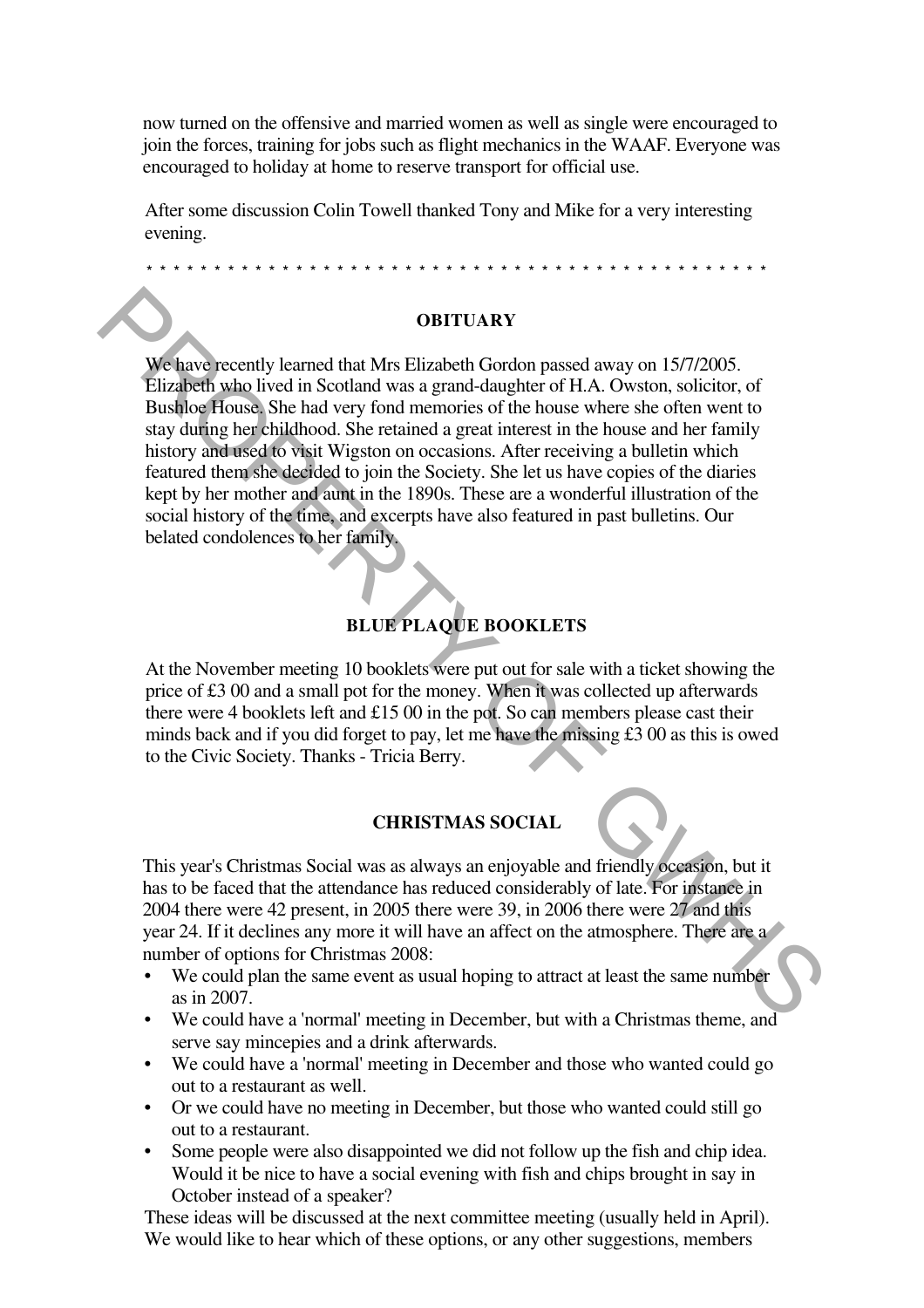would prefer. Please do make your views known to the Chairman, Tony Lawrance, or any committee member.

#### **DISPLAY BOARD AT WIGSTON LIBRARY**

Duncan Lucas reported at the January meeting that he had obtained a £200 grant for a 5'X 4' display board at Wigston Library where the staff are planning a Local History corner. It is for the use of our Society, the Civic Society and the Framework Knitters Museum. It could prove very valuable for raising the profiles of these organisations. Thanks to Duncan for going to the trouble of obtaining this facility for us.

\* \* \* \* \* \* \* \* \* \* \* \* \* \* \* \* \* \* \* \* \* \* \* \* \* \* \* \* \* \* \* \* \* \* \* \* \* \* \* \* \* \* \* \* \* \*

## **WHITE SOCKS & BLUE SATIN SASHES**

I was brought up as a strict Methodist. On Sundays - Church in the morning, Sunday School in the afternoon, and Church again in the evening.

All my leisure activities were focused round Wigston Frederick Street Methodist Church - Concerts, Sewing Class, Junior Choir and later on Youth Club and Church Choir. And then the famous Girls' Choir under the direction of Bill Ward our lovely Choir Master. Looking back I realise how terribly naive we were, but none the worse for that!

I would now like to take you through the delights of the Sunday School Anniversary or Sermons Sunday, which was always held on the second Sunday in May. The excitement when we started to practise six weeks before. Herbert Garratt the Choir Master choosing the soloists, I always had the honour of reciting a poem. The wooden gallery being put up on the Thursday night before. Herbert Garratt, who was also the Sunday School Superintendent, sorting us in our places. Boys one side and girls the other. Hilda Kirby placing the Primary Class on little chairs at ground level, rising in order of seniority to the joy of being a Top Junior with your head nearly touching the ceiling. SX 4' display boad at Wisson Library where the staff are planning a Local History Comer. It is for the set of or Society, the Civic Society and the Framework Knitters<br>
Museum, It could prove very valuable for raising the

Then the Day - white socks and shoes, new frocks, hair in beautiful ringlets having spent the night in 'Oss Gobs - you know, rolled round bits of sheeting and tied in a knot at the top; most uncomfortable to sleep in. When taken out the next day your hair twirled round like a spring. The boys in new suits with shining shoes and faces, looking as if butter wouldn't melt in their mouths, and singing like little angels. Sunshine if you were lucky. One dress that stands out in my memory was made of blue satin with pink rosebuds printed on it and a little Peter Pan collar, very swish.

My sister Joyce and I were lucky as our mother was a professional dressmaker and made all our dresses along with those for half the girls in Wigston. One girl who came for a final fitting and collection of her sermons frock looked at herself in the mirror and uttered the never to be forgotten words "Ooh Mrs. Atkins, ain't it luverly".

At this point I must explain that my father was in the RAF for the whole of the second World War, and I was only five when, in 1940, he was posted overseas to South Africa, there to remain until the end of the war. He wrote us long letters enclosing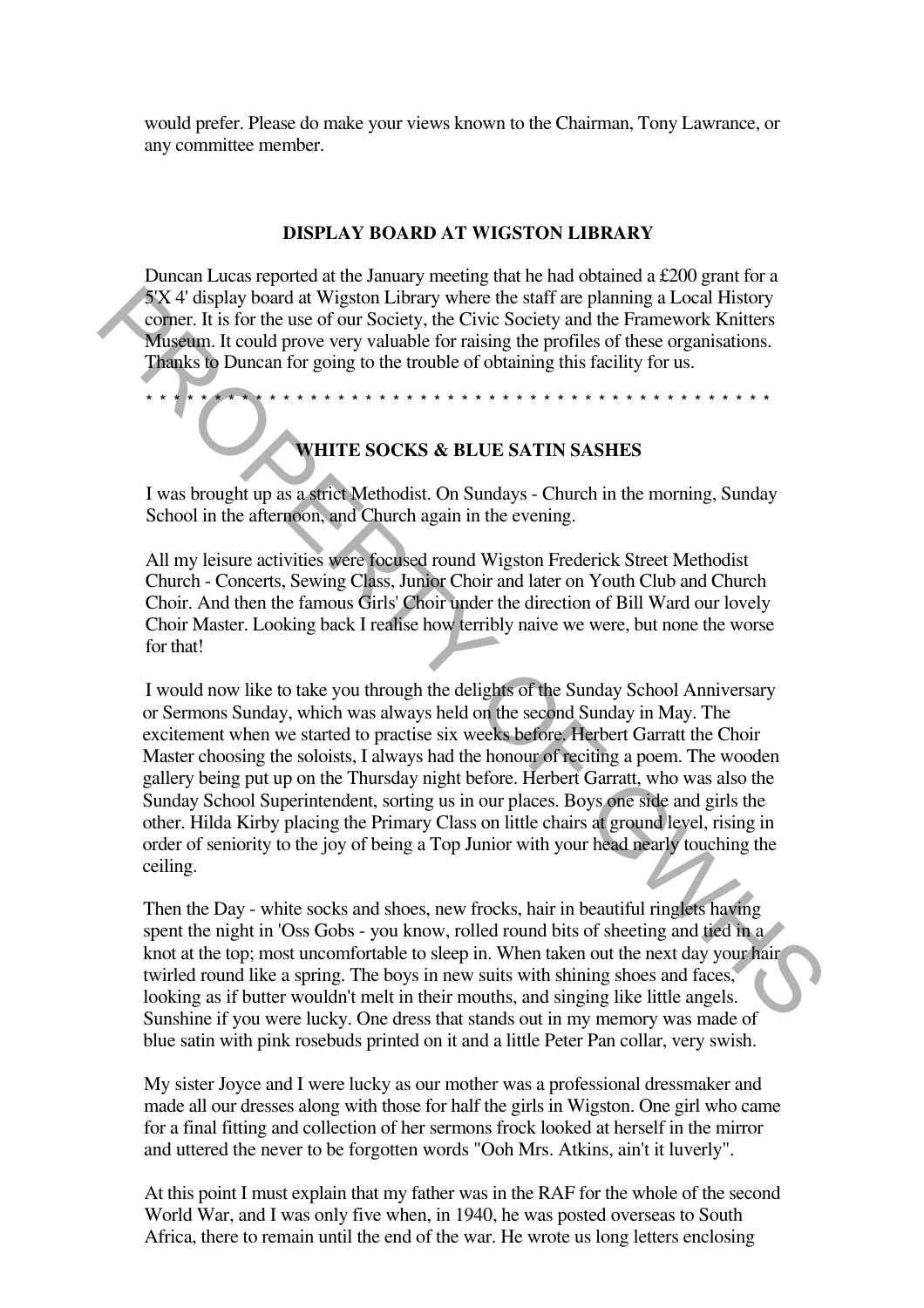beautiful hair ribbon which of course you couldn't get in this country at that time.

To conclude the evening Sunday School Anniversary Service we always sang that lovely hymn by John Ellerton - *The Day Thou Gavest Lord is Ended.*. ..when we came to the verse:

> *The sun that bids us rest is waking Our Brethren 'neath the Western sky, And low by low fresh lips are making Thy wondrous doings heard on high.*

I thought of my father waking up over the ocean in South Africa. After the service we would go for a walk, then home and write a letter to Dad, telling him all about our wonderful day and enclosing Forget-me-nots picked from our garden. That was the end of another beautiful Sermons Sunday, as I remember it.

As a post script to my memories of those long ago Anniversaries, as I mentioned before, when we were in our early teens many of the chapel girls were formed into a choir (to keep us out of mischief, successfully I hope!). Conducted by Bill we sang round the county of Leicestershire and entered competitions. I remember one concert we did in 1950 at the Magna Cinema, Wigston, to raise money for the British Troops Comfort Fund in Korea. Some years ago when Bill was 80 the choir met again for a Very Secret Birthday Party. Bill had no idea what had been arranged for him until he walked into the church with his daughter Elizabeth and saw his 'Young Ladies' and their partners waiting to greet him. Some coming from as far away as New Zealand. We sang together after 40 odd years, it was as though the intervening years had never been. You could have cut the nostalgia with a knife. The wondrous doings heard on high.<br>
The vehicle of my faiter vaking up over the ocean in South Africa. After the service we<br>
wonderful day and enclosing Forget-me-nots picked riorn our garden. That was the<br>
end of another

Eileen Rawson

# **TERRIBLE ATTACK AT WISTOW**

\* \* \* \* \* \* \* \* \* \* \* \* \* \* \* \* \* \* \* \* \* \* \* \* \* \* \* \* \* \* \* \* \* \* \* \* \* \* \* \* \* \* \* \* \* \*

The last Bulletin featured an account from the Leicester Journal of 1/8/1873 of the brutal killing of Thomas Monk, Sir Henry Halford's farm bailiff at Wistow Hall. The victim had gone out at 4.00a.m. with his gamekeeper son John, and the under gardener, Enos Atkinson, to drive off poachers they could hear on their employer's property. The staff followed the four poachers to the cross-over bridge at the canal where a pitched battle ensued. Not content with disabling the staff and escaping, they beat up all three and then shot Thomas leaving him fatally wounded and the other two severely injured.

Duncan Lucas has subsequently added to the story that he believes Sir Henry forbade the sale of alcohol in Newton Harcourt as a result of this incident. I decided to look in subsequent issues of the Leicester Journal to see if the poachers were ever caught. The following takes the story forward:

#### **Leicester Journal** 15/8/1873:

Wistow Murder - "hi connection with this affair a man named Henry...... was yesterday morning brought before Mr. T. T. Paget at the County Public Office, charged with being concerned in the murder of Thomas Monk, in the recent affray with poachers at Wistow. The enquiry was conducted with closed doors, but we have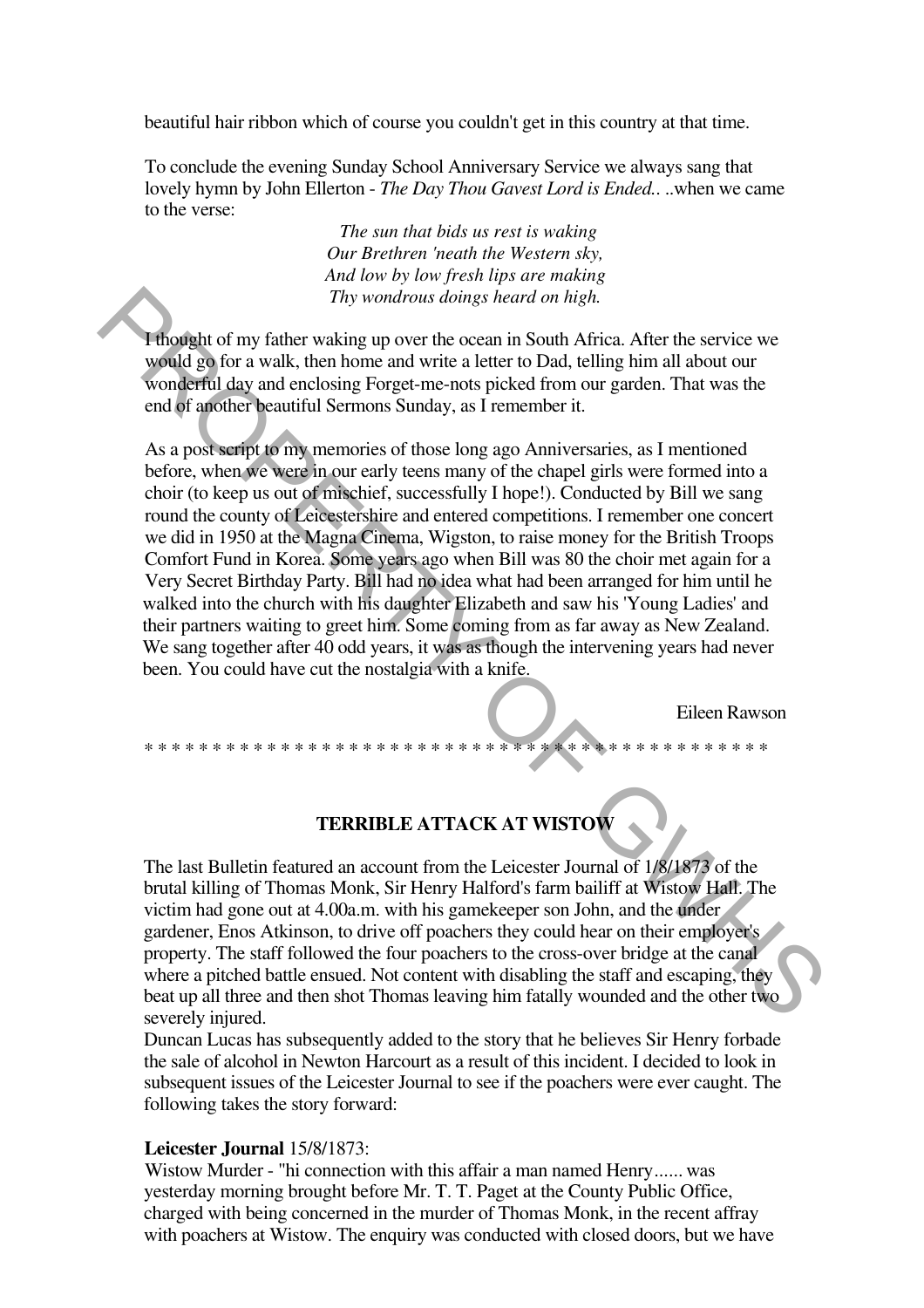reason to believe that the prisoner was apprehended in consequence of having made use of expressions to several individuals, which led them to suppose that he was one of the persons wanted on account of the serious offence which had been committed. It is however, doubted whether what he said of himself had any foundation, except in his own distempered imagination. He was remanded till Monday." [As nothing further is reported about this arrest, it appears to have been a false alarm, so the full name of the suspect has been omitted.]

#### **Leicester Journal** 22/8/1873:

Inquest on the body Thomas Monk - The Coroner and other officials visited the scene of the crime and also viewed the body of Thomas Monk in Wistow Church. The verdict was "willful murder against persons not yet in custody".

## **Leicester Journal 14/11/1873:**

Arrest and brought before court - "Police have apprehended John Lewin Taylor (28) alias Diddlum Taylor on the charge with three others not in custody with the wilful murder of Thomas Monk. He was apprehended on 25<sup>th</sup> ult. at Capeltown, Nr. Sheffield in the name of William Brown on account of stealing leather from a carriers cart at Claycross.....Admitted he was one of the men wanted on a bill with a reward of £100 00...... Since been at work at a coal pit at Sheffield earning 9/-d per day.......Charged Diddlam Taylor, proper name John Lewin, and case adjourned until next week." Leiecster Journal 2287/1873:<br>
Leiecster Dournal 2287/1873.<br>
Leiecster Journal Monk - The Coroner and other officials visited the seene<br>
of the crime and also viewed the body of Thomas Monk in Wistow Church. The<br>
syricit w

## **Leicester Journal** 21/11/1873:

Court Case - John Lewin alias Diddlum Taylor was defended by Mr. H.A. Owston (of Bushloe House, Wigston). Mr. W.N. Reeve appeared on behalf of Sir Henry Halford. The following were called as witnesses.

John Monk, game keeper at Wistow Hall, gave his account of the fateful night. Enos Atkinson, under gardener at Wistow Hall, also gave his account. Said that at an identity parade he had recognised the defendant as one of the four men involved, who were all strangers to him.

John Merryman Fewkes, surgeon of Great Glen, attended the victim until death, then performed a post-mortem. Said there was a gun shot wound in the thigh which had penetrated the femeral vessels and death through loss of blood had been inevitable. The shot had been fired at close range as there were burn marks on the victim's

clothes and some particles of cloth had entered the wound which was 7/8" deep. There was also a fractured scull.

William Smith, surveyor, had been commissioned to produce a scale drawing of the area.

Sgt. Grainger, of Great Glen Police, attended the scene.

Henry Parsons, Newton Harcourt lock-keeper, was about his work and was alerted by the commotion.

John Woodhouse, boatman, employed by Grand Junction Canal Company, was proceeding along the canal and came upon the scene.

William Grant, described finding a broken gun stock 60 yards away from the scene. Inspector William Clarke, detective with the County Police Force, said he had known the prisoner for 10/12 years. When he heard later the same morning what had happened "for reasons of his own he suspected the accused's involvement". He visited his house but nobody opened the door. He returned repeatedly but with the same result. He arranged the printing of bills (posters) offering £100 00 reward for information leading to the arrest of the accused and had them circulated around the country. Eventually he was contacted and travelled to Chesterfield where the accused,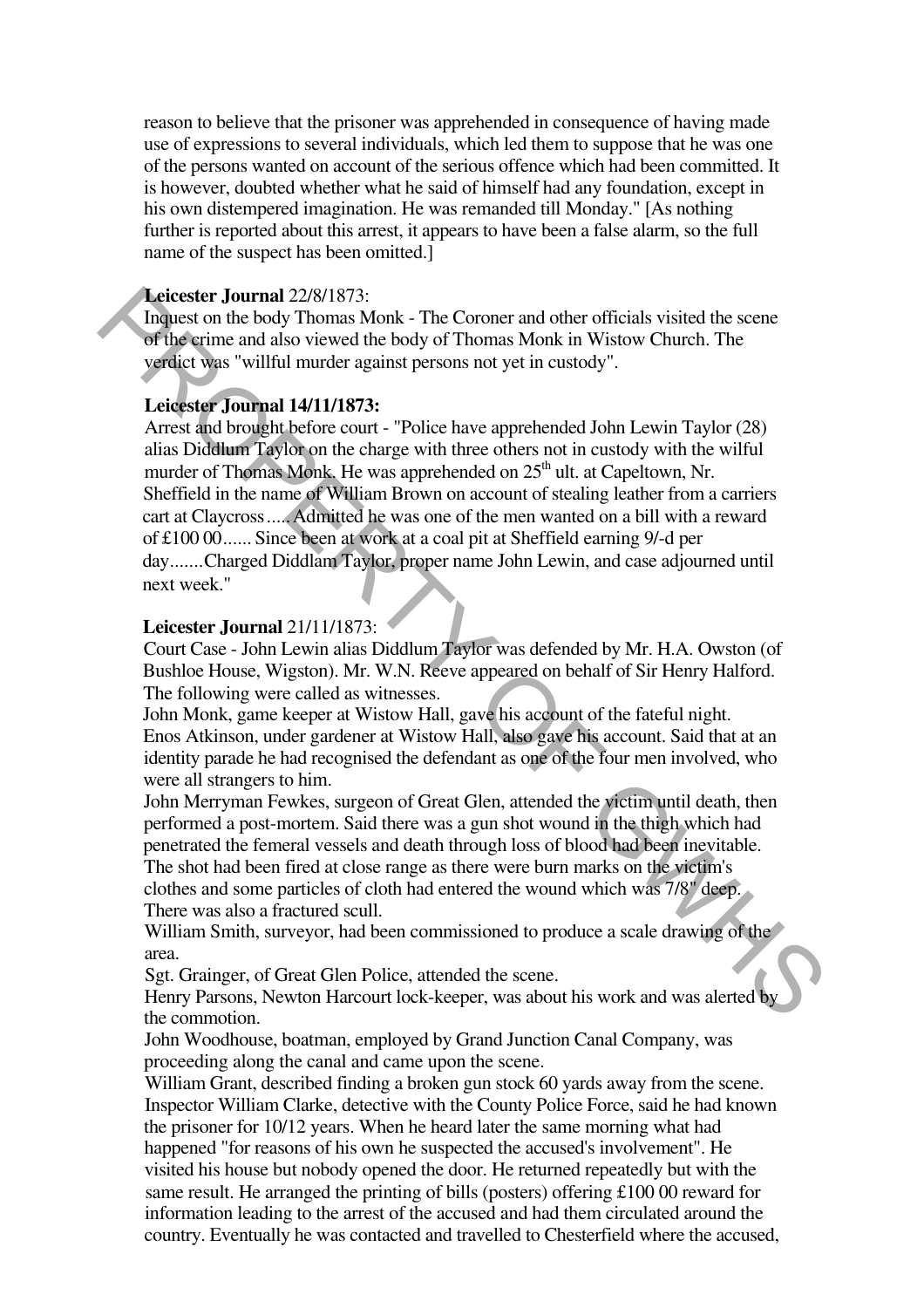a married man, was already in custody under the name of Edward Brown on a charge of larceny. He was told the prisoner had made a confession to the Custody Officer and had admitted he was one of the wanted men on the bills. In the confession he had described how he first fled to London where he met someone he knew who showed him a newspaper cutting which stated he was wanted hi connection with murder at Wistow. This made him decide to 'go on the run' moving frequently and obtaining casual work where he could. The Derbyshire Police waived the charge of larceny and allowed Insp. Clarke to bring the prisoner back to Leicester.

The case was then adjourned to be tried at the Assize Court the following March.

#### **Leicester Journal** 13/3/1874

The Spring Assizes were held at Leicester Castle before Mr. Justice Blackburn. The witnesses were all called again and repeated their stories. The jury retired for 20 minutes and returned a verdict of "Guilty of Manslaughter". John Lewin was sentenced to penal servitude for life, his Lordship afterwards observing that there was "evidence as clear as could possibly be to bring in the Crime of Murder".

hi the 1881 census John Lewin's address is H.M. Convict Prison, Portland, Dorset. He is described as a jobbing labourer, married and aged 37. He does not appear in the indexes of the 1891 or 1901 census. It is likely he had died in view of the harsh conditions described in the following quote on web site www.dorset.opc.com. "The cruel conditions in the original Portland Prison and its quarries during the latter half of the  $19<sup>th</sup>$  century were a major catalyst for penal reform in this country ....... Many prisoners died working to quarry the stone to build Portland's Naval breakwater. During the 1870s deaths within the prison ran at nearly one per week."

John Lewin's early life has proved particularly difficult to track down, not least because he appears to have had as many different dates of birth and jobs as he had names. However he does appear on three census returns, hi 1861 he is unmarried, in the Royal Navy and is listed *as a 22* year ordinary seaman on board a ship named 'Scout' moored at Sandwich, Kent. His place of birth is given as Shanghai, China. In 1871, still unmarried, aged 31 and a shoe finisher, he is living with his uncle and aunt, Henry and Elizabeth Booth and family at 6, Public Wharf, St. Margarets, Leicester. Place of birth China B.S. (British Subject), hi 1881, while in prison as above, his place of birth is again China B.S. The case was then adjounced to be tried at the Assize Court the following March.<br> **Exceptive Assize Some hand at Leicester Castle before Mr. Justice Blackburn.** The twinesses were all called again and repeated their storie

His aunt and uncle married at St. Margaret's Church in 1831 and Elizabeth's maiden name was Lewin. So she would seem to be his father's sister. Her census entries give her birth place as St. Margarets, Leicester.

John Lewin appears to have married between census day in 1871 and the date of the poaching incident in July 1873. The only marriage in Leicester and county which is a possible match is a John Lewin age 25, who is an elastic weaver. He married an Annie Shenton at St. John's Church, Leicester in April 1873. Both bride and groom gave their address as 13, Chatham Street. This address was the home of Annie, and her widowed mother and siblings, suggesting that John Lewin had been a lodger there. John's father is given as David Lewin, a labourer.

hi the 1841 census there is a David 'Luin' a boot maker in Woolwich, Kent, (but born elsewhere), with a wife and son named John of approximately the right age. Woolwich was a town dominated by the army, and the Woolwich Arsenal. The British Army was involved hi China between 1839 and 1860, in the Opium Wars. The